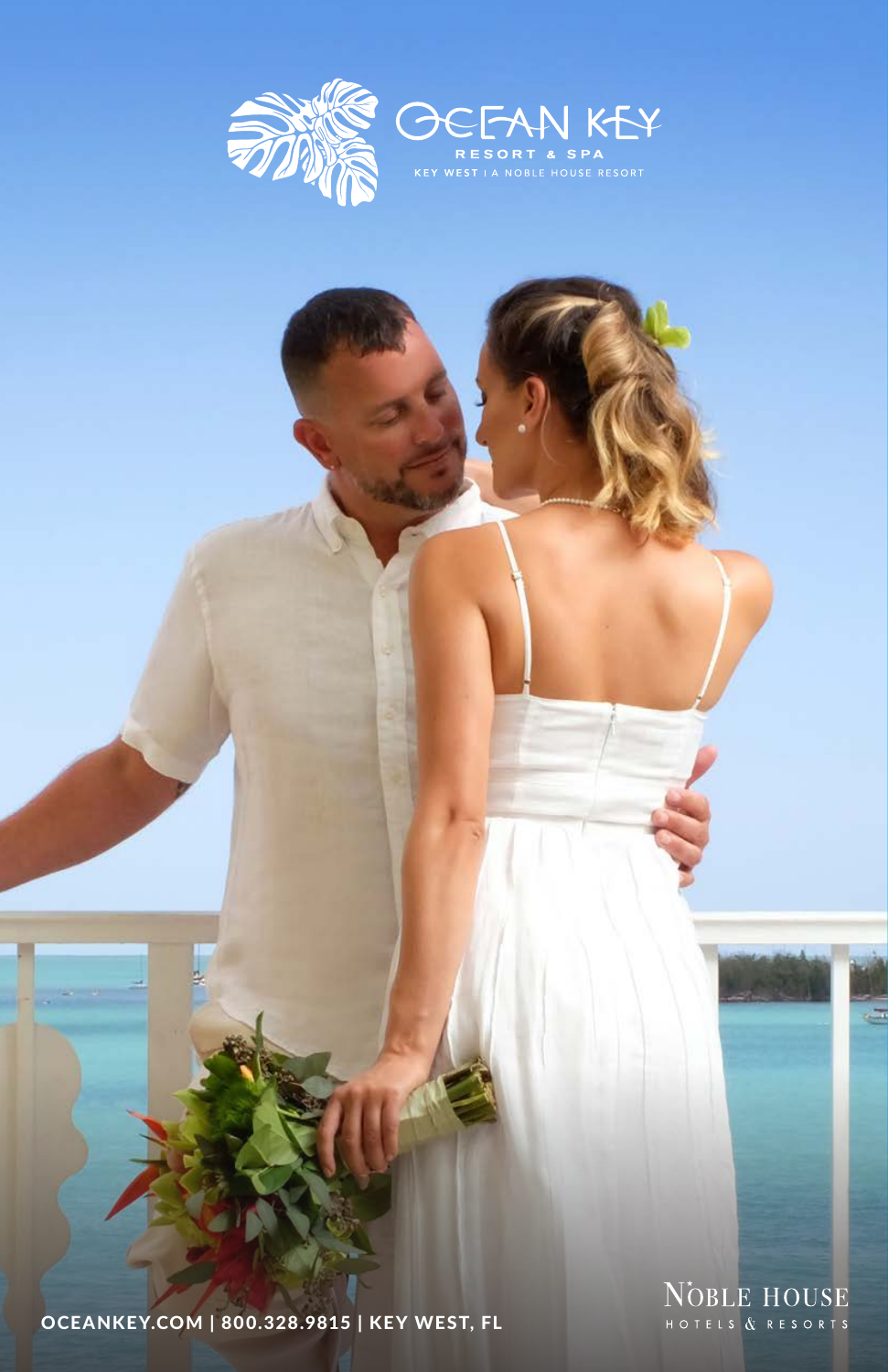## Forever Starts at Ocean Key Resort

Ocean Key Resort & Spa in Key West offers the ultimate in destination weddings with our spectacular array of venues and unbeatable views.

We take care of the planning using your vision and ideas, transforming the iconic Sunset Pier into your ideal wedding venue: surrounded by the ocean.

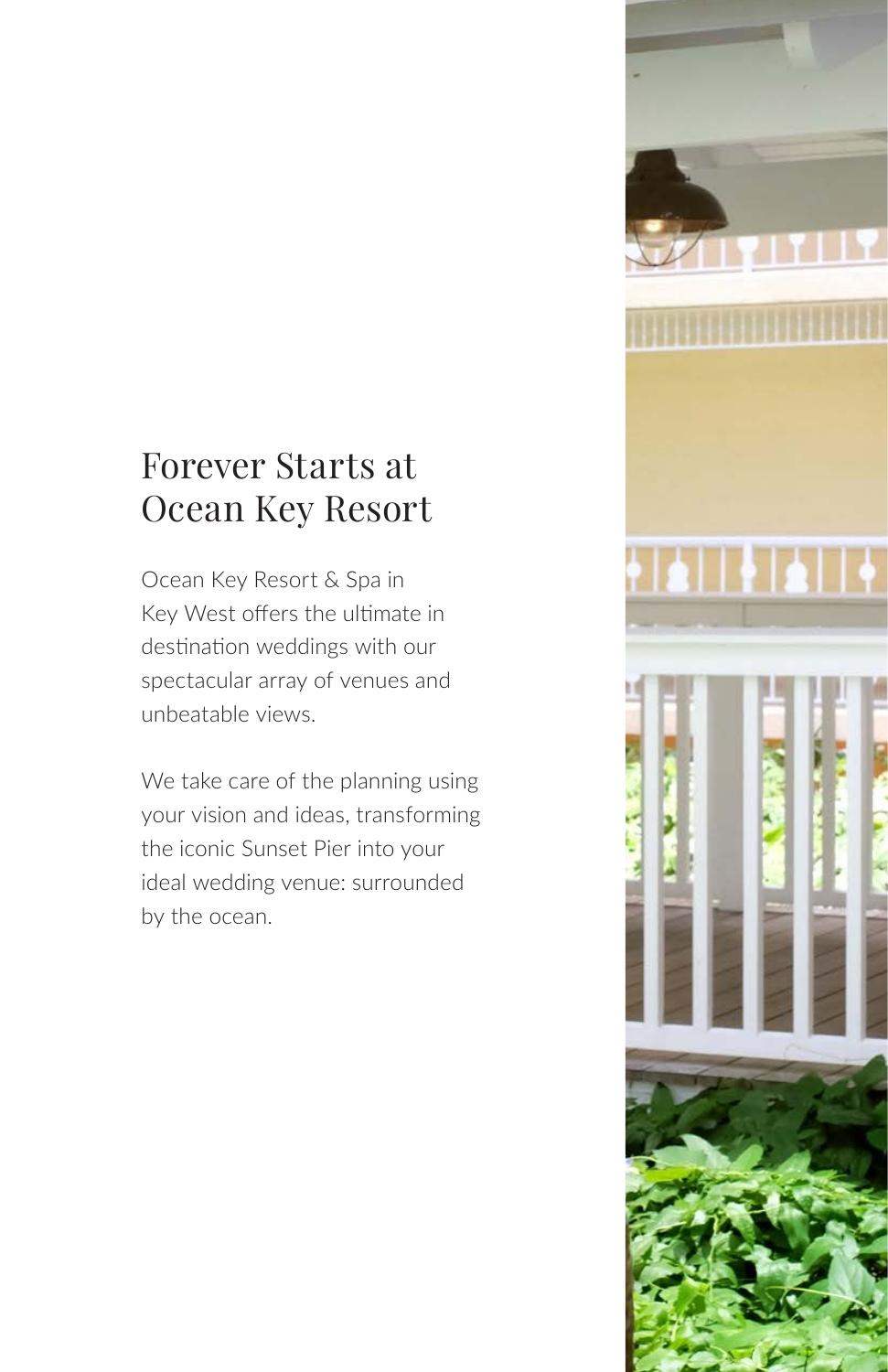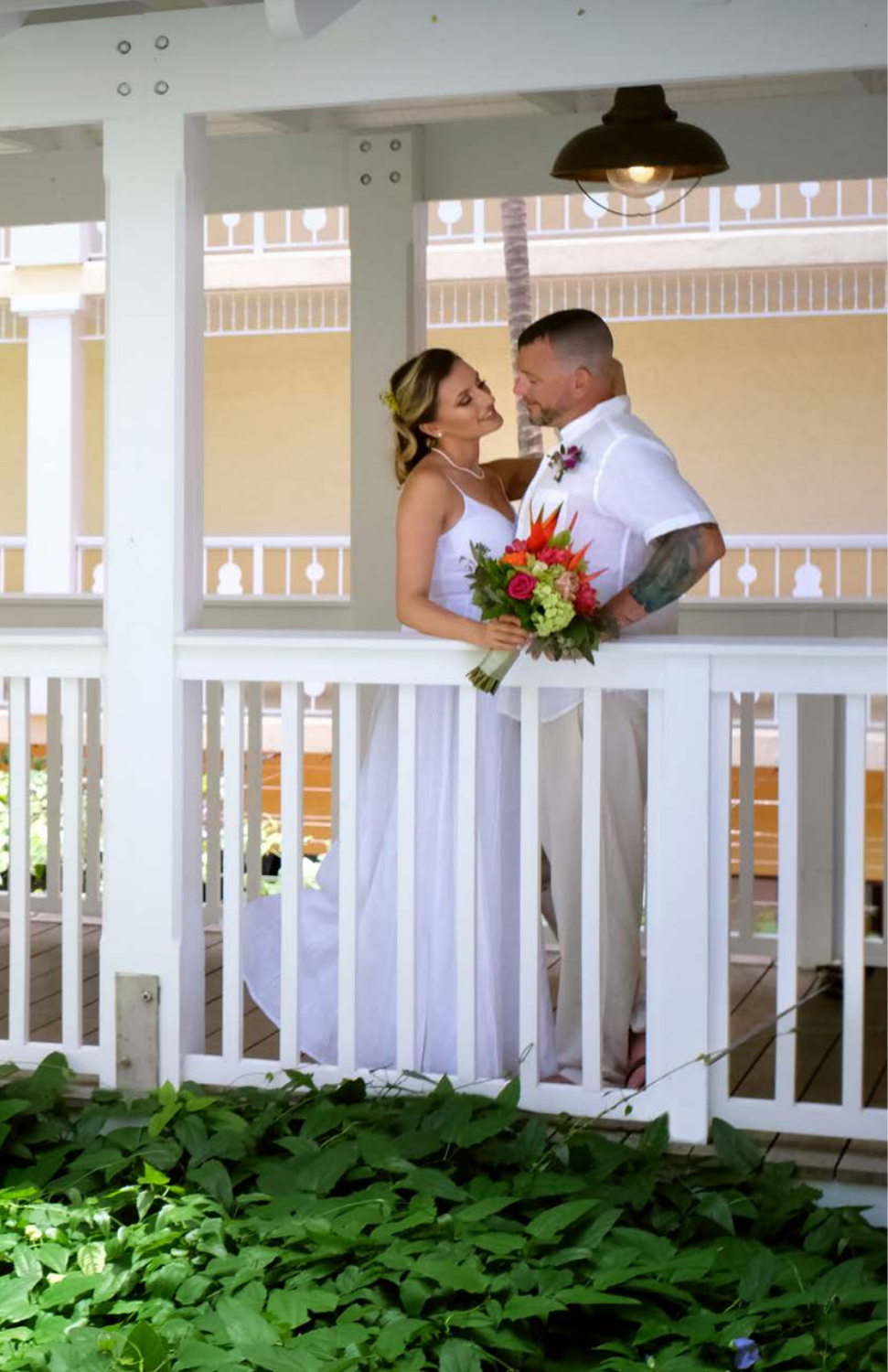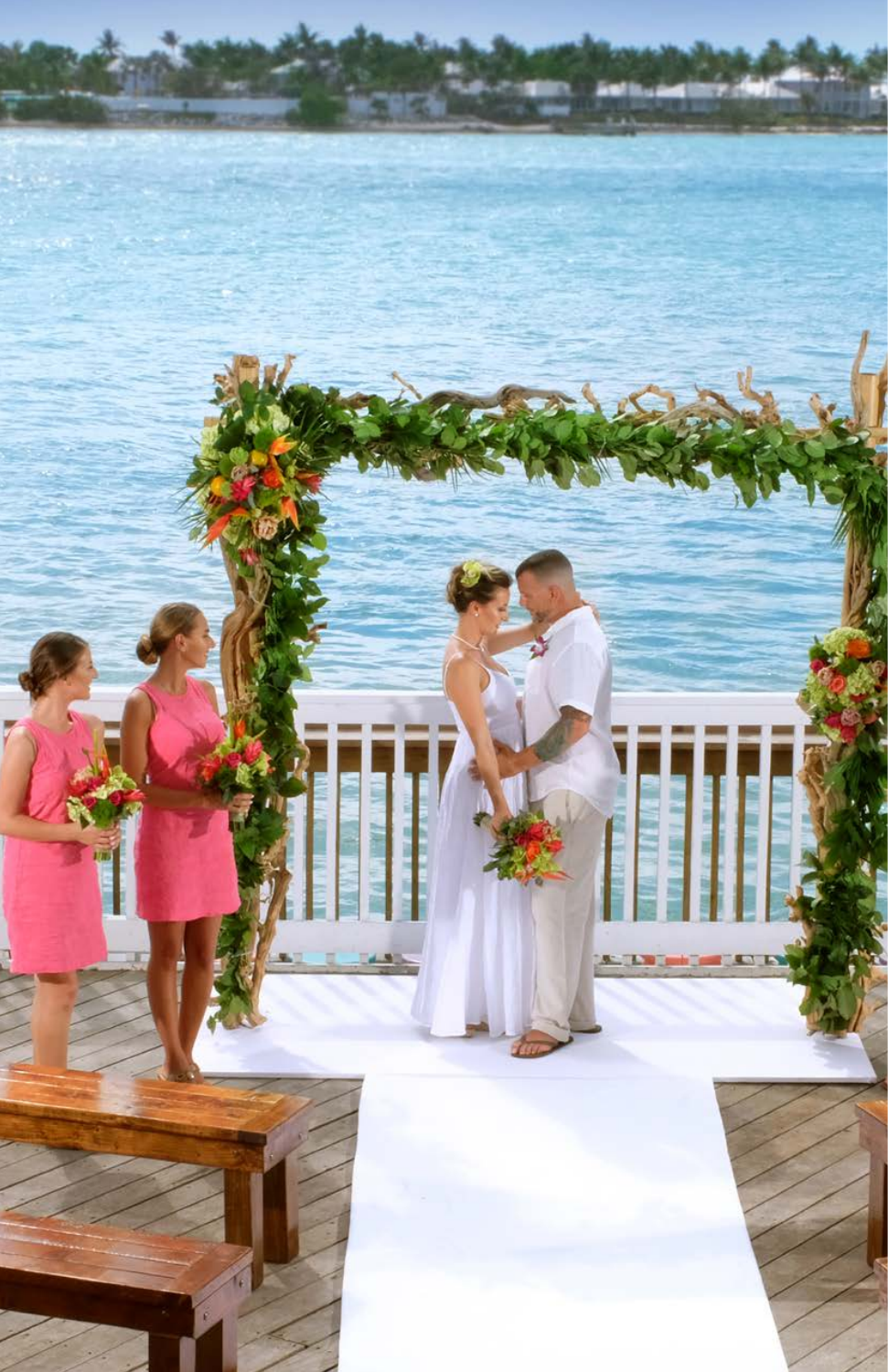

## Key West's Premier Wedding Location

Our resort boasts an exclusive location where the Gulf of Mexico meets the Atlantic Ocean. Our stunning venues, including the Ocean Terrace and the Sunset Pier, provide a magical setting for you and your guests. Your ceremony and reception will be adorned with innovative cuisine, first-class service and breathtaking views. The stunning Key West sunset and turquoise waters create an unforgettable experience.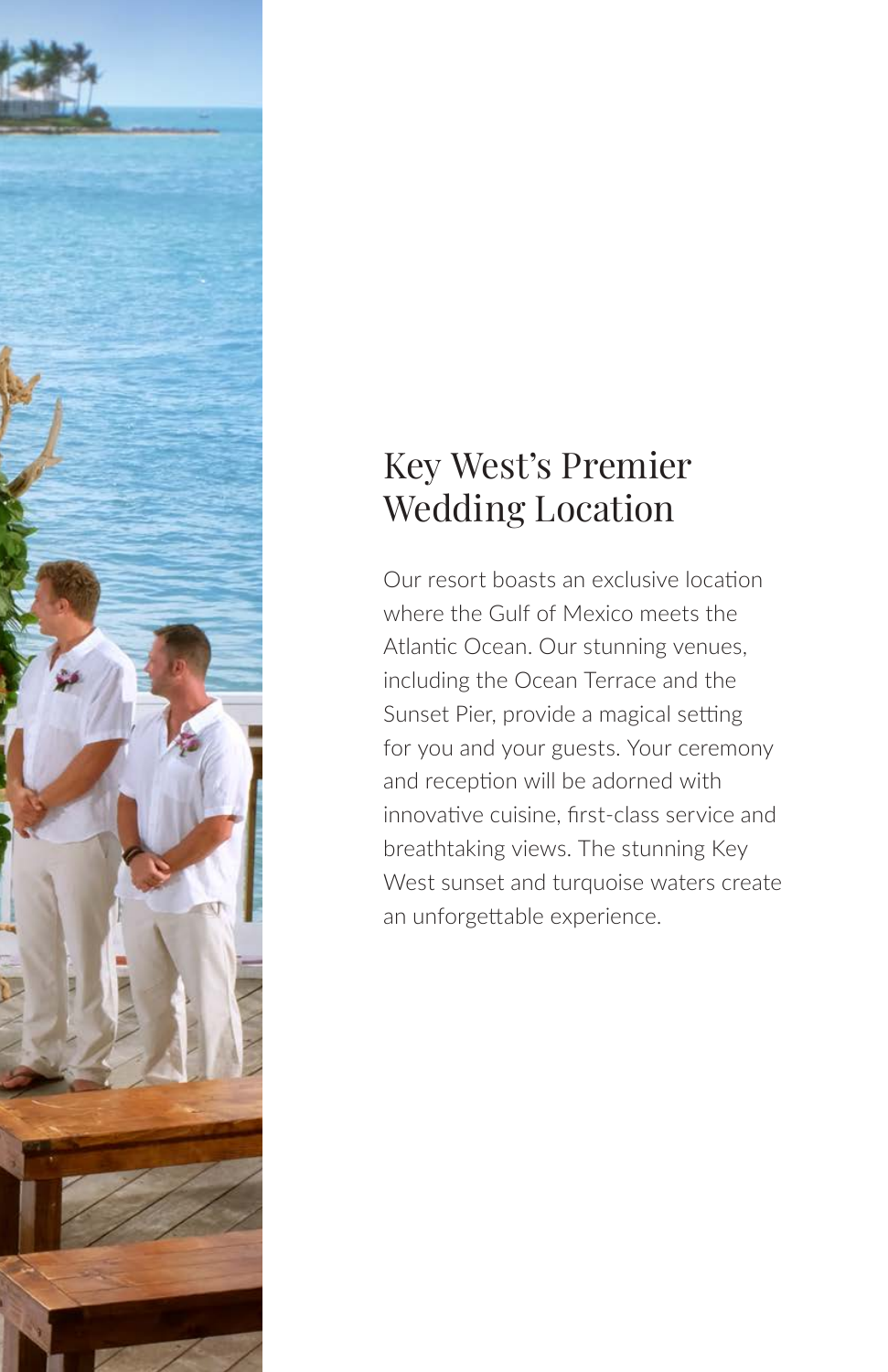## Tropical Elegance

A wedding on the Sunset Pier, surrounded by the jewel-toned ocean, will be an unforgettable event for all of your guests.

The executive chef from Hot Tin Roof. our AAA Four Diamond waterfront restaurant, is responsible for creating and executing your wedding menu. The quality, presentation and flavors from this award-winning restaurant can be tailored to your specific vision.

Whether you're having an intimate, tropical celebration or a grand, formal affair, your wedding dreams come to life at Ocean Key Resort. Our stunning environment, superior menu, professional staff and finishing details come together to create your perfect wedding day with island flair.

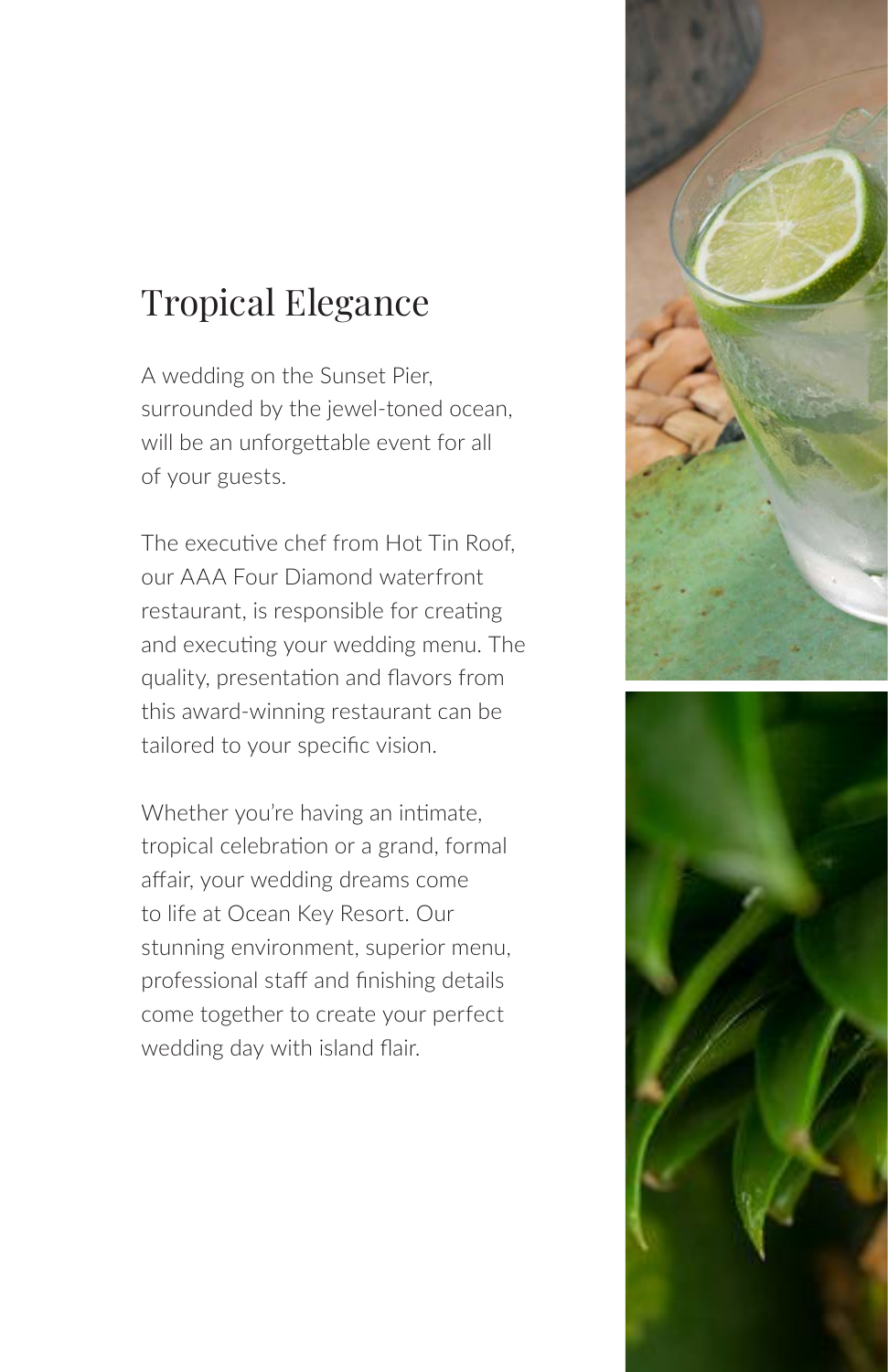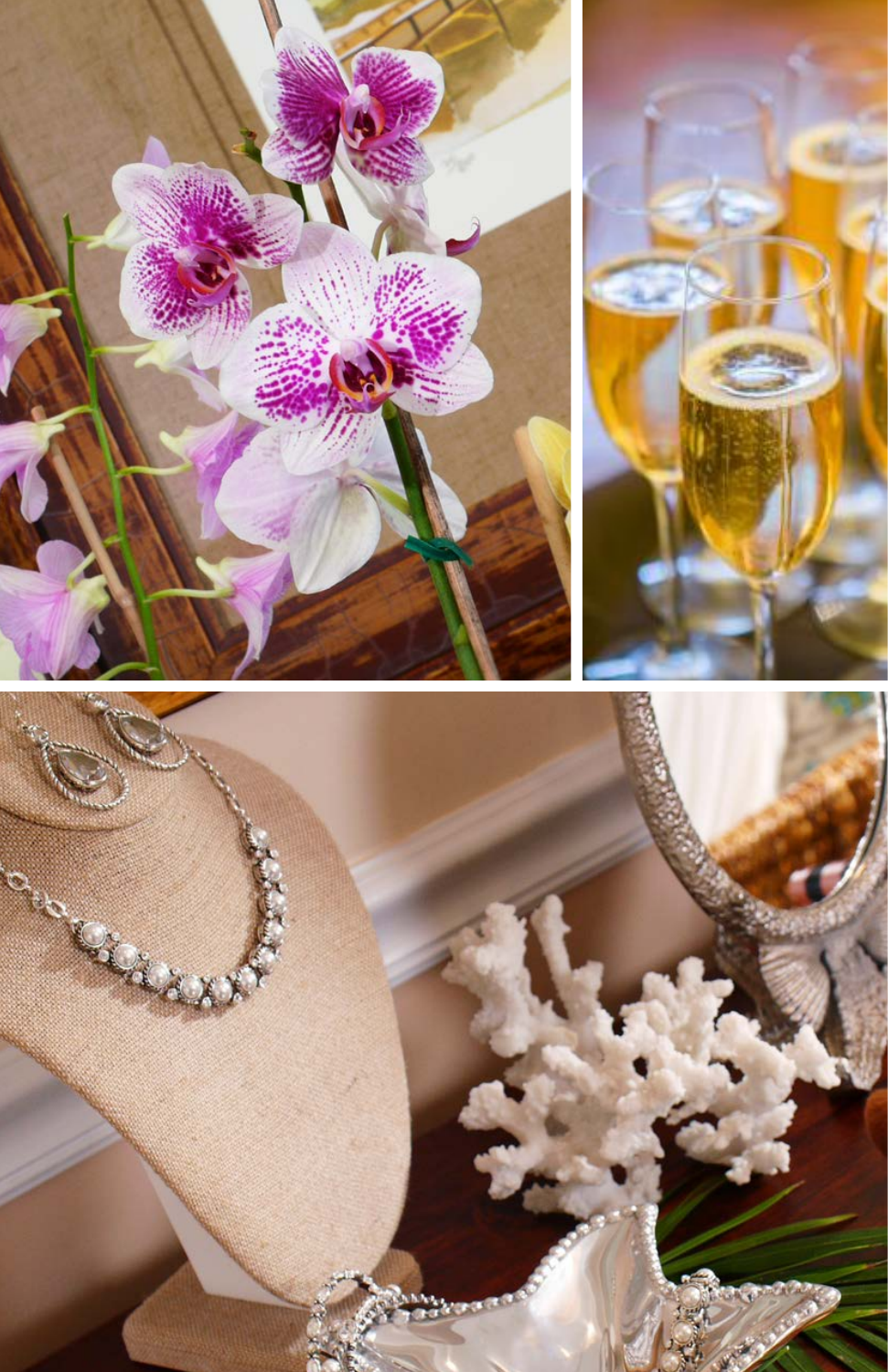

## Bridal Suite

Our approximately 900 square-foot Flanagan Room transforms into an elegant and comfortable suite for the bridal party to get ready. Have the room catered, ensuring everyone is fed and hydrated for the big day. The catering manager will see that all food and beverage add-ons are executed flawlessly.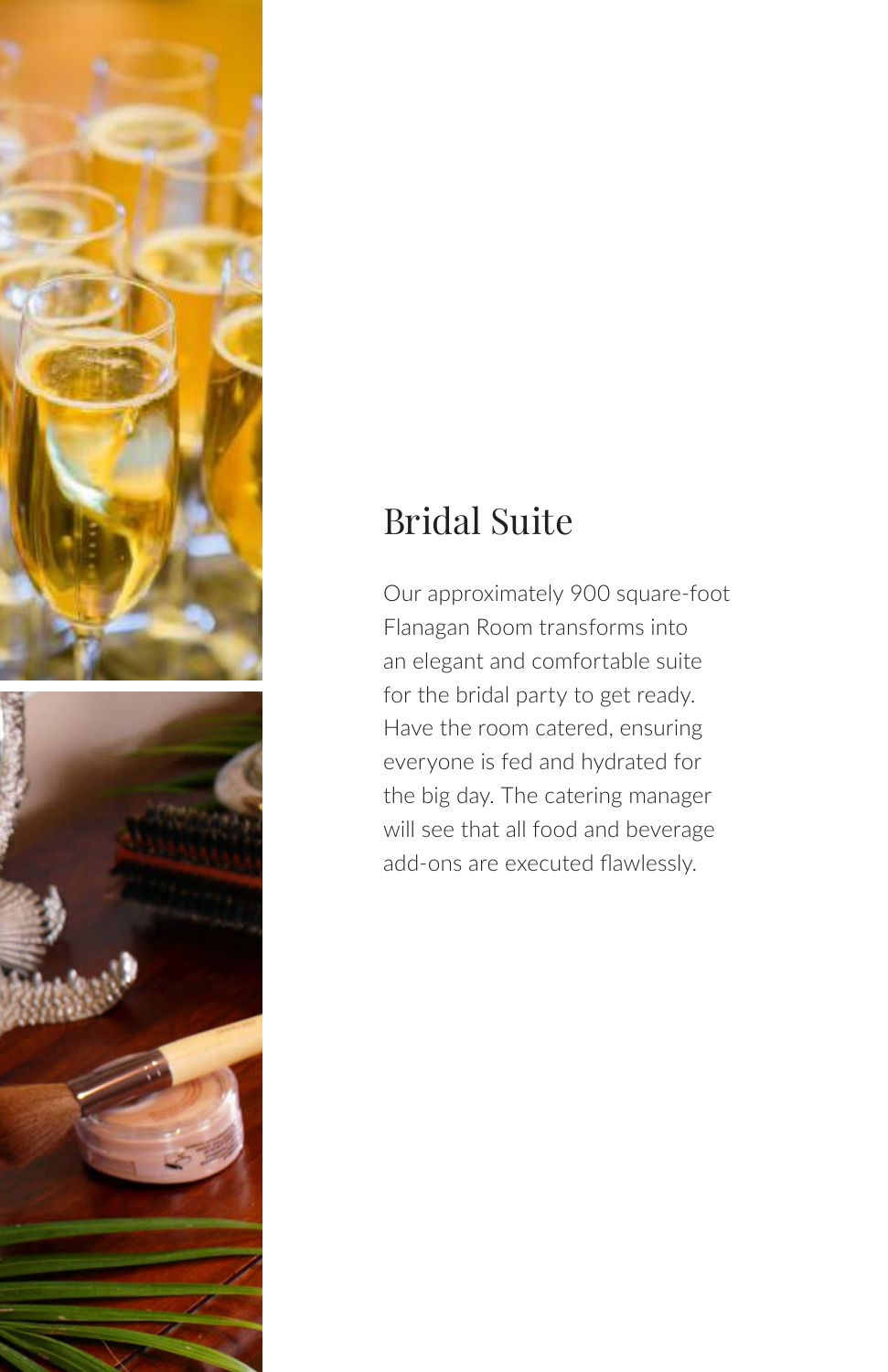Studio Julie Photography